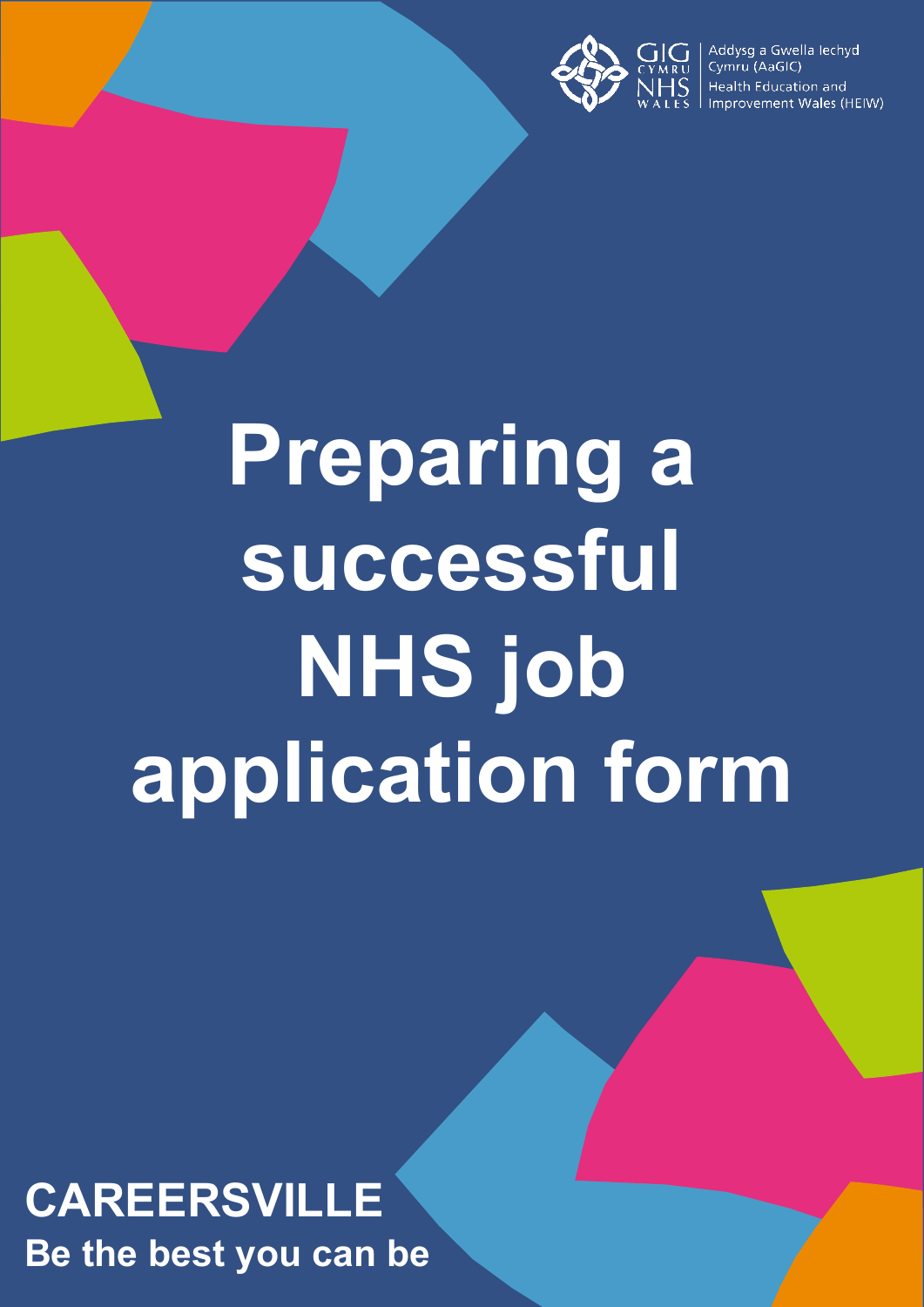

Addysg a Gwella Iechyd Cymru (AaGIC) **Health Education and Improvement Wales (HEIW)** 

# **Looking to start your career, recently graduated, ready for a career change or wanting to progress? No matter what role or stage of your career, the job application process is key.**

The following document will provide you with some tips on how to create a successful application.

### **Searching for vacancies**

Job vacancies within NHS Wales are advertised on the NHS Jobs: <https://www.jobs.nhs.uk/>**[1](#page-1-0)** and Trac websites: [https://apps.trac.jobs/.](https://apps.trac.jobs/) Vacancies are also advertised on local health board/trust websites – details of these can be found [here.](https://careersville.heiw.wales/skills-library-and-y-gornel-gymraeg/)

Both the NHS Jobs and Trac websites have a search function allowing you to refine your search to roles which fit what you are looking for. Some examples of the search option include:

- keywords title of the types of roles you are looking for
- location roles within a specific location or radius
- pay grade/salary roles based on your desired income.

#### **Finding a listing**

Each vacancy is accompanied by a job advert, job description and person specification. Prior to making an application it is important to carefully read this information, make a note of the closing date, look at what the role involves and to also do some self-reflection, taking time to consider:

- do you meet the requirements essential and desirable criteria
- what can you bring to the role your skills, experience and values
- why do you want the role thinking beyond the title/pay, what really interests you in the role.

Each vacancy is often accompanied by a named contact who you can get in touch with if you have any questions or want to find out more information about the role. Making contact can often be seen to be good practice as it can give you the chance to get a better insight into what the role involves and help for you to get a feel of whether you would be a good fit.

#### **The application process**

All NHS job applications are completed through Trac, an online portal responsible for managing all aspects of the recruitment process – from the application form to preemployment checks. To start a job application on Trac you will need to set-up an account.

The NHS job application is made up of a number of key sections – an overview of these can be found below.

With the exception of any pre-application questions, the Trac system provides you with the flexibility to choose what order you wish to complete the application form.

<span id="page-1-0"></span>**<sup>1</sup>** A new version of the NHS Jobs website will be launching soon, and this is available through the following link: [https://beta.jobs.nhs.uk/.](https://beta.jobs.nhs.uk/)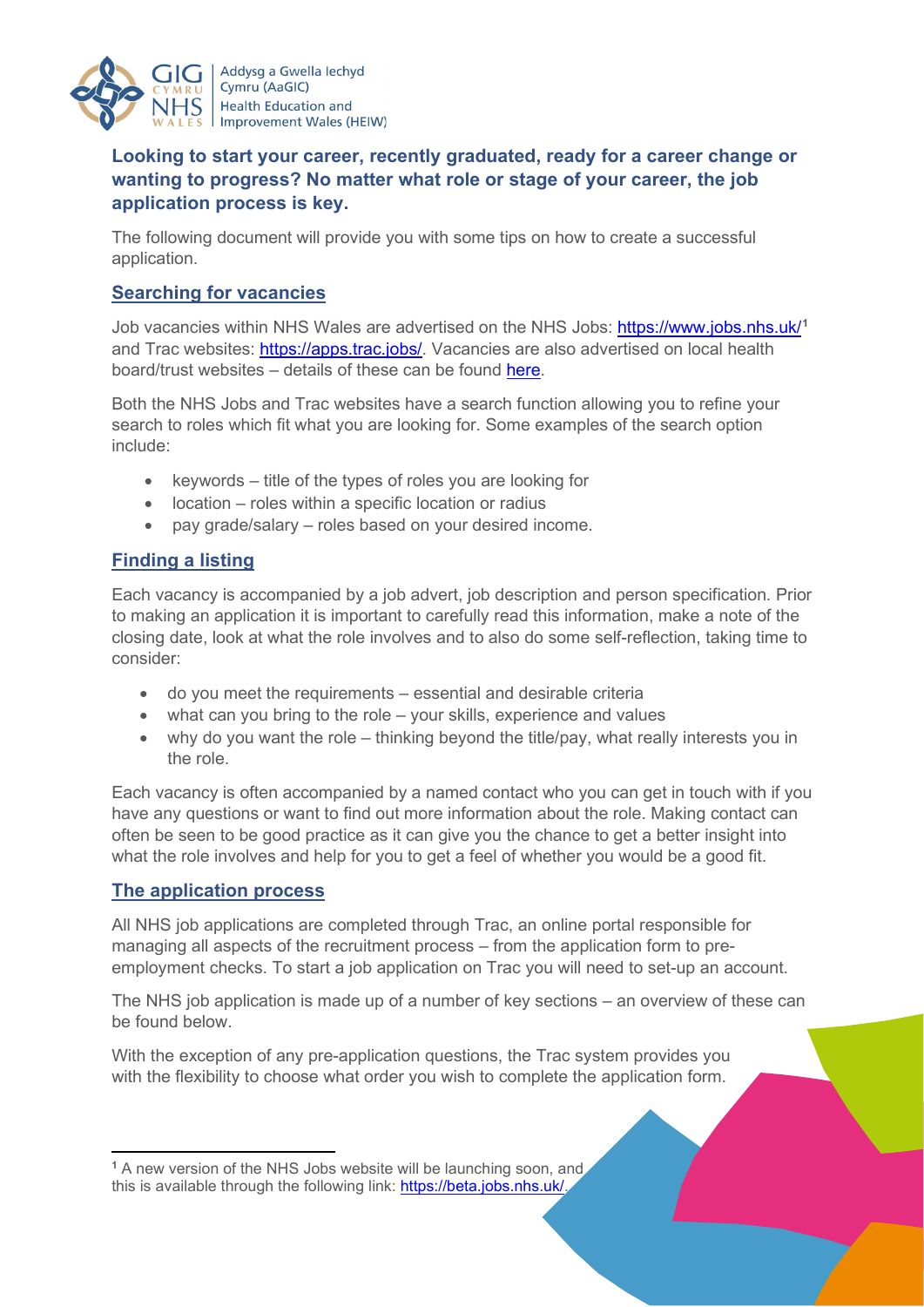

In addition the system also provides you with the ability to save and return to your application form as you require.

# **Overview of the sections featured within the NHS job application**



#### **Writing a successful application**

Two vital parts of your application form are the employment history and supporting evidence sections.

Here is some guidance on how to prepare these successfully: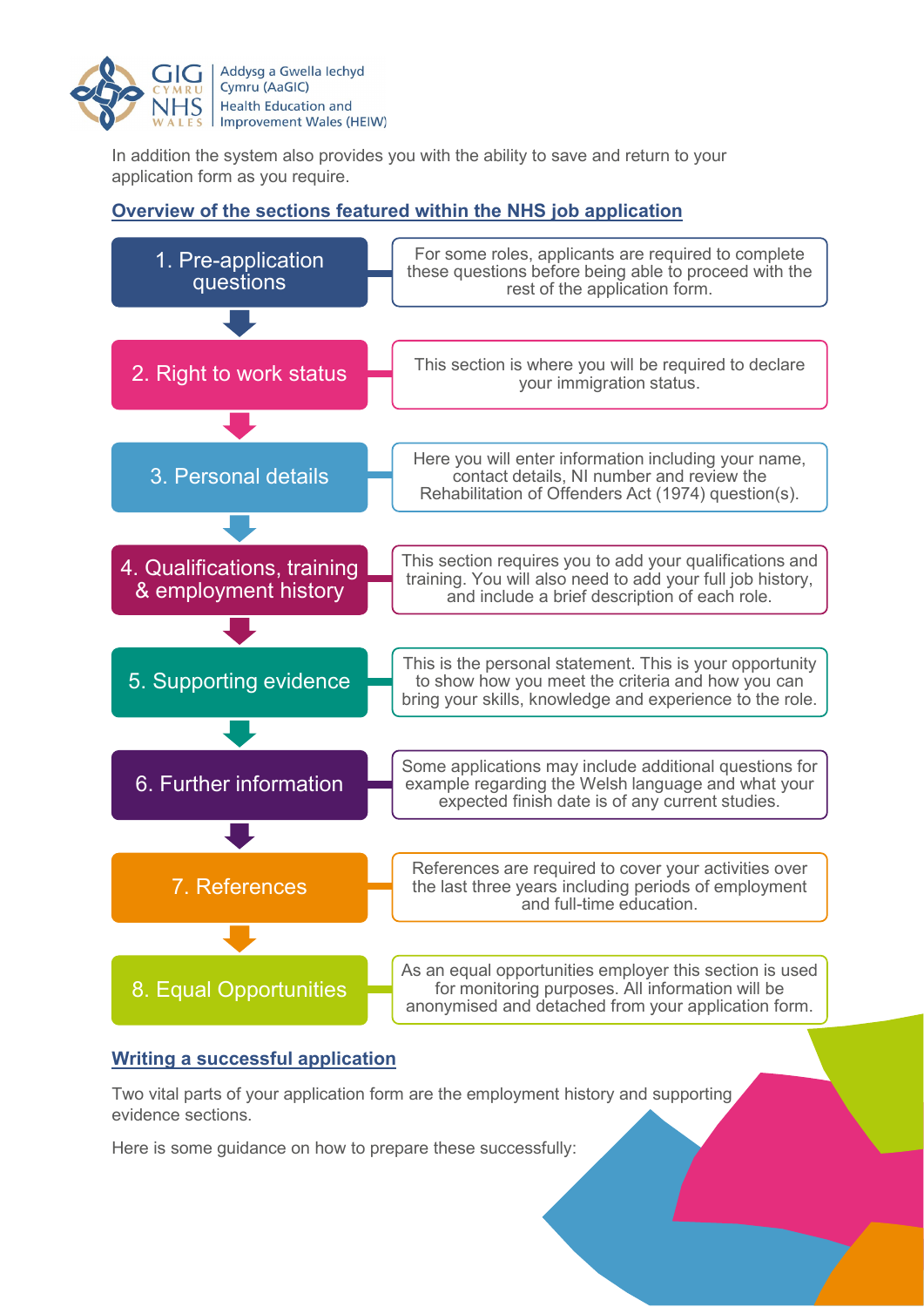

# **Employment history**

For each role you have undertaken within the last three years, you will be required to write an overview of your duties and responsibilities – up to a maximum of 500 words.

Before writing the overview refer to the job description and person specification and think about how your experience relates to the role and also what the employer is looking for.

Also think about any achievements you had and skills you used in your previous employment and look to include these within the overview as these will help to demonstrate your suitability for the role.

Remember this section is for you to provide a brief overview, it is not for you to list all of your past duties and responsibilities so pick out those which you feel are most relevant and use these within your response.

#### **Supporting evidence – the personal statement**

The personal statement is often seen as the most important part of the job application – you've got 1500 words (maximum) to sell yourself and show why you are the best candidate for the role.

As with the employment history, when writing your personal statement you need to be fully prepared, referring back to the job description and person specification, as well as carrying out research into the organisation and their values**[2](#page-3-0)** to make sure that you fit what the employer is looking for.

A useful tool to use when looking to structure your personal statement is through using the sandwich method, which is broken down into three segments:



#### **1. The top slice**

This is your introduction – it is your chance to capture the attention of the employer. Using the essential and desirable criteria as a reference, think about your key skills, most relevant qualifications and experience and briefly introduce yourself. For example:

"Experienced in the assessment, delivery and evaluation of patient care using agreed pathways, I am a graduate mental health nurse with excellent

<span id="page-3-0"></span>**<sup>2</sup>** NHS Wales values:<https://heiw.nhs.wales/careers/about-us/>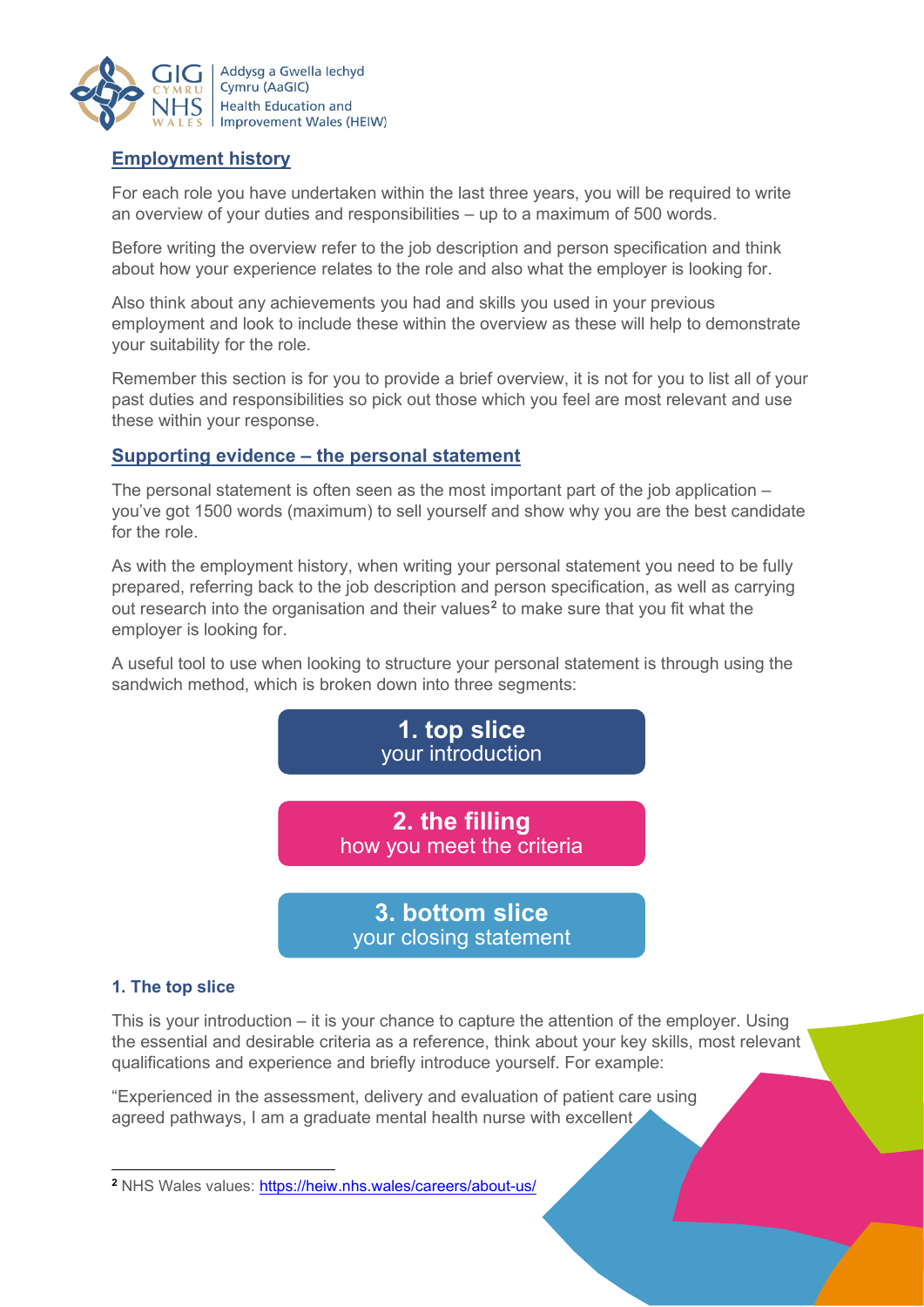

communication and people skills. Priding myself on my ability to work alone and as part of multi-disciplinary teams, I am passionate about mental health and delivering high-quality care."

#### **2. The filling**

The 'filling' is all about showcasing what you have to offer and importantly, how you meet the essential and desirable criteria for the role.

The essential and desirable criteria listed within a person specification is often broken down into a table, placing the criteria into key sections which are often referred to as attributes.

Using an example of a speech and language therapist, here is an example of some of the criteria listed within a vacancy**[3](#page-4-0)** :

| <b>Attributes</b>                                           | <b>Essential</b>                                                                                                             | <b>Desirable</b>                                        |
|-------------------------------------------------------------|------------------------------------------------------------------------------------------------------------------------------|---------------------------------------------------------|
| Qualifications and knowledge                                | Recognised qualification<br>$\bullet$<br>degree/equivalent in<br>speech & language<br>therapy<br><b>HCPC</b> registered<br>٠ | Knowledge of health<br>$\bullet$<br>legislation/policy  |
| <b>Experience and achievements</b>                          | Clinical experience<br>٠                                                                                                     | Experience of supporting<br>$\bullet$<br>service change |
| Aptitude and abilities (strengths,<br>skills and qualities) | Excellent interpersonal<br>$\bullet$<br>skills                                                                               | Ability to speak Welsh<br>$\bullet$                     |
|                                                             | Knowledge of<br>٠<br>assessment tools                                                                                        |                                                         |
| Values                                                      | Empathetic<br>٠                                                                                                              |                                                         |
|                                                             | Self-motivating and able<br>٠<br>to motivate others                                                                          |                                                         |
| Other relevant information                                  | Ability to travel<br>$\bullet$                                                                                               |                                                         |

Using the order of the person specification as a guide helps to provide a natural flow for your personal statement. This is done through chronological order by following the order of each of the attributes and the relevant criteria within to build your statement. For example, covering qualifications and knowledge first by addressing you have the relevant qualification, followed by the required registration. Using this method helps to make sure that you cover all of the criteria and also makes it easier for the reader to follow.

One of the most important things to remember when writing your personal statement is that you need to show the employer that you are able to effectively carry out the role – it's more than just stating that you can do something. For example, as part of the essential criteria an employer may be looking for the candidate to have excellent communication skills. Simply stating that you meet the criteria does not show the employer that you have these skills, for example:

<span id="page-4-0"></span>**<sup>3</sup>** Criteria for roles may differ across organisations and so the qualifications/experience required may be different for each vacancy.